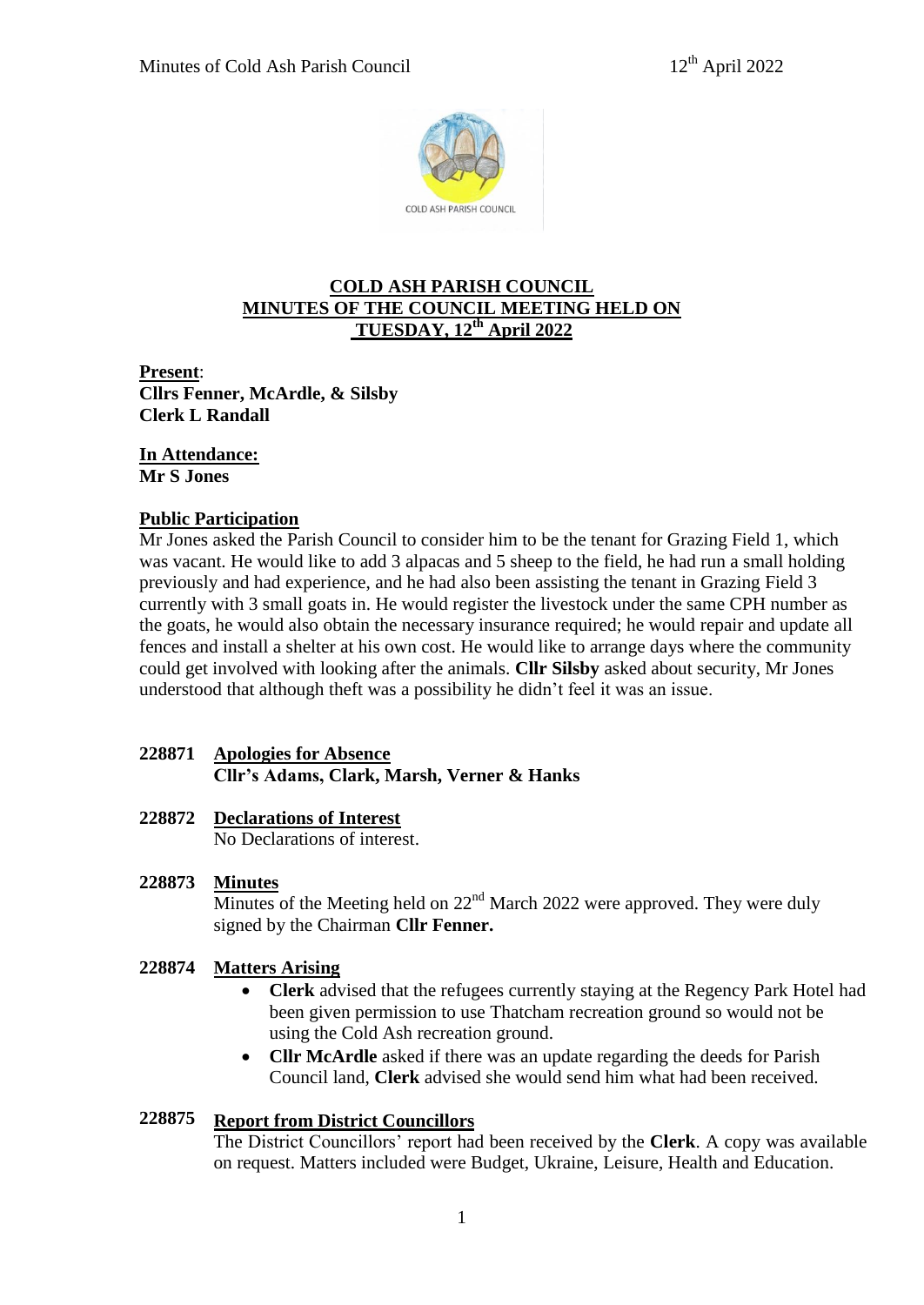## **Clerk's Report**

- **Clerk** advised that she had received notification that the Pre-School would be submitting information regarding building a proposed gazebo in the garden.
	- **Clerk** advised that the half yearly VAT return had been submitted.
	- **Clerk** advised she had received notification that a traffic regulation order was being considered for Lawrence's Lane.

# **Planning Matters**

# **228877**

**b)**

**228876**

# **Planning Application**

**22/00680/HOUSE** Cobwebs Ashmore Green Thatcham RG18 9EX -*Single storey kitchen/dining side extension* **No Objection – Unanimous subject to Assurance that the hedge would be protected.**

**WBC (West Berks Council) Planning Decisions** Members noted following decisions:

**22/00025/CERTP** Connemara Drove Lane -Erection of timber framed car port open to all sides. Flat sheeted roof width 6.50m depth 4.50m height 2.40m **REFUSED**

**16/02529/OUTD** Land Adjacent to Summerfield The Ridge Cold Ash - Outline application for change of use of part of existing agricultural field to residential and the erection of 5 no. detached dwelling houses with ancillary garages, access, parking, landscaping and associated works. Matters to be considered Access and layout. **REFUSED** – *Pervious Parish Council Comments - Objection (unanimous)*

- *1.With regard to access, there is totally insufficient information regarding visibility splays & sightlines to enable any constructive comment to be made at this stage, Particularly on this extremely busy road.*
- *2.With regard to layout, Plot 1 is overbearing on neighbouring property – Summerfield.*
- *3.Although not a matter for this application, the proposed plans indicate dwellings to be too high, at 2 to 2.5 storeys, in comparison to adjacent roof lines, and, as such, the proposed plans are misleading.*
- *4.We believe this application to be premature - before the Inspector has approved the PD*

**22/00122/HOUSE** Thornfield Henwick - Single Storey Rear Extension. **APPROVED**  *Previous Parish Council Comments - No Objection Unanimous*

**22/00026/HOUSE** Vista Cottage The Ridge RG18 9HX - Ground Floor: Existing garage and adjoining covered way removed, footprint reduced by 1 metre, and replaced with enlarged living room to project on front elevation. To rear existing kitchen enlarged with utility and rear entrance added. First Floor: Master bedroom added over new ground floor extension. Existing bathroom relocated and staircase modified. **REFUSED** *Previous Parish Council Comments - No Objection - Unanimous* 

# **Appeal**

There were no appeals

**c)**

**a) 22/00575/HOUSE** Oakview Heath Lane Henwick -*First floor extension and single storey extension to side of property* **No Objections - unanimous**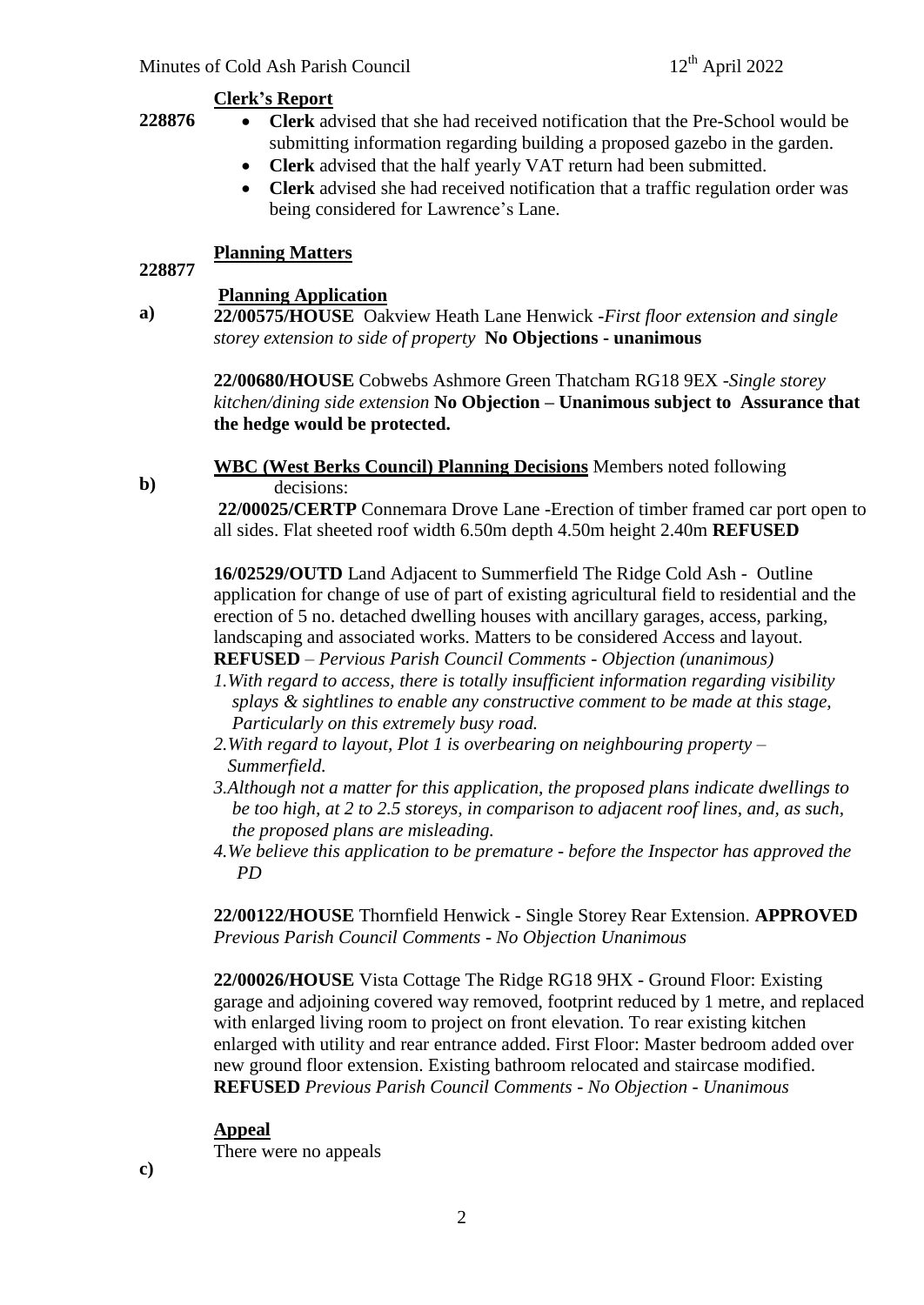#### **228878 Finance**

1. **Items for payment**. Members agreed Items for Payment on Sheet No 1 2021/2022. Summary of sheet:

Insurance  $-1603.08$  Room Hire – 58.39 Payroll  $-65.52$  Litter Pick – 65.00 Playground Inspection – 92.00 Street Light Supply Charge 334.03 Telephone  $-38.45$  Grass Cutting – 321.42 Supplies & Maintenance for the WAG – 328.32

- 2. **Bank reconciliation** Members noted the Bank Reconciliation for March 2022.
- 3. **Payments against Budget** Members noted the Analysis of Payments Against Budget to April 2022

#### **228879 Councilor Co-Option**

Councillors discussed the request from a resident to become a Parish Councillor. The resident had submitted a letter and signed the qualification to become a Parish Councillor. He was nominated and seconded and voted unanimously to join the Parish Council and would attend the next meeting as a Parish Councillor. **Clerk** would advise him and send the paperwork required to be completed.

#### **228880 Annual Parish Meeting**

The Annual Parish Meeting agenda was confirmed, **Clerk** would now publish it. It was agreed that a member of the Jubilee committee would give a short presentation and the manager of the football club would also be approached.

#### **228881 Risk Assessment**

The risk assessment was reviewed with some changes being made. The new football goals needed to be added; the pathway in WAG needed updating, **Clerk** would contact Gardner & Leader again to see if there were any further documents. **Clerk** was currently working on a handover file to help when recruiting a new **Clerk**. **Cllr McArdle** suggested a formal risk assessment be put in place for the Finance & General Purposes Committee. **Clerk** would update the risk assessment.

#### **228882 CAPC Precept Rise**

**Councillors** discussed the increase to the Parish Council precept in the recent budget. The increase was due to a number of issues including the rise in electricity and keeping a fund for Ash trees in the WAG. It was decided that precepts are not banded, but it would be interesting to know what amount per household was being charged to neighbouring parishes **Clerk** would investigate and report back to Council.

#### **228883 Street Lamp Supply**

Councilors discussed the recent invoice from the current provider, The Parish Council had not received notification that the current contract had expired. **Clerk** had gathered quotes, but it was agreed that the Parish Council would continue with the current provider **Clerk** would advise them, it was also agreed to pay by Direct Debit as this also added cost saving. **Clerk** would contact the provider to obtain more information regarding the continuous supply and the dusk till dawn supply.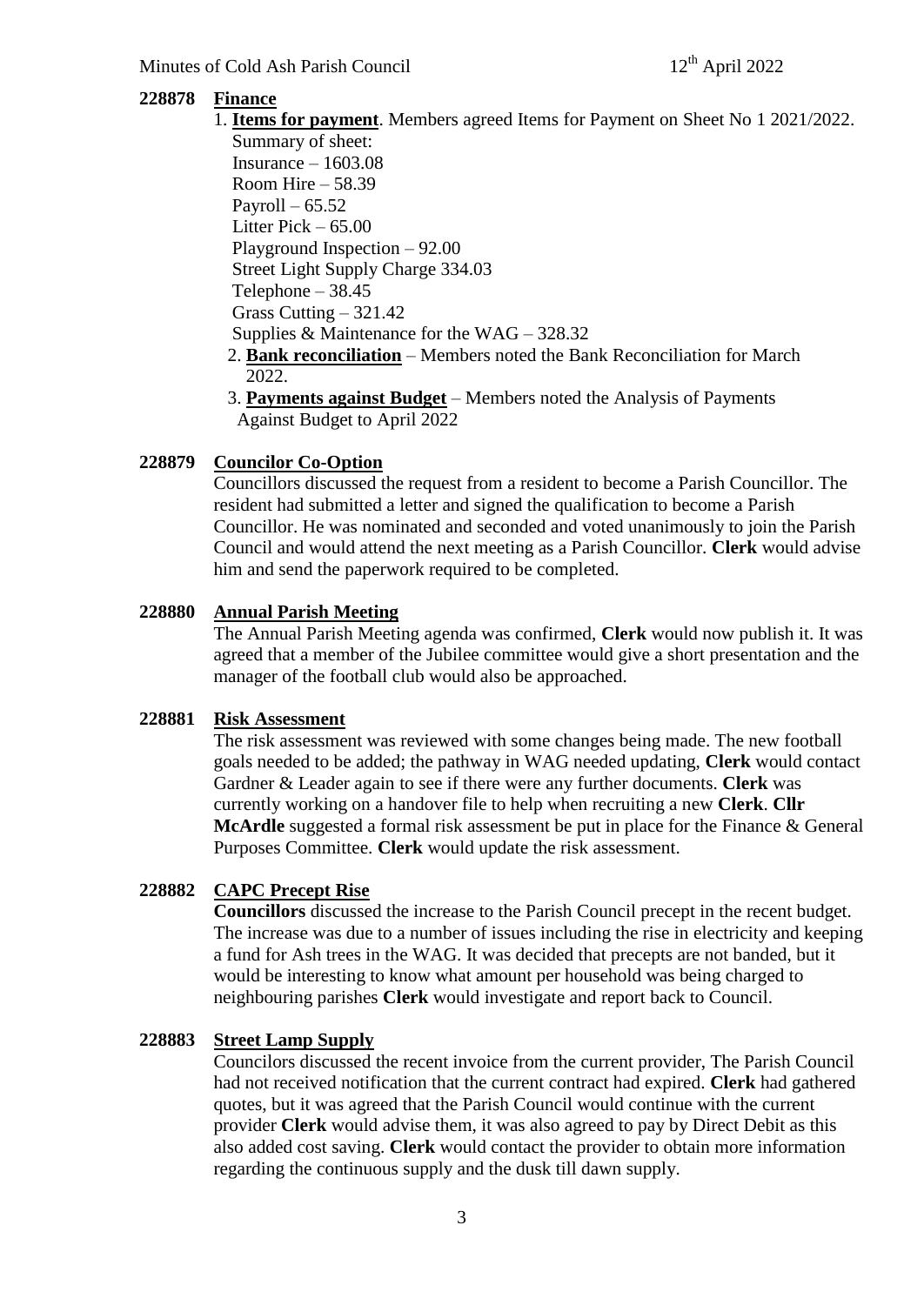#### **228884 Recreation Ground**

The Parish Council had received a request from the football club to consider contributing to the recent maintenance on the Recreation Ground, verti draining and seeding had been carried out at no cost to the Parish Council by the football club, but a request for £790.00 for fertilizing had been received. After a discussion it was agreed to use CIL money to cover this maintenance.

#### **228885 Rental of Paddock (WAG)**

Parish Councillors discussed the request made by Mr. Jones to take on grazing field 1 and install 3 alpacas and 5 sheep. Members agreed to the resident taking over the tenancy for the grazing field. Cllr McArdle advised that the land available had been updated as some was now used as a quite garden, an updated map of the area would be sent to the new tenant. **Clerk** would update the tenancy agreement and raise an invoice for the yearly rental of £150.00. A copy of the insurance would be requested from the tenant.

#### **228886 Jubilee Picnic**

**Cllr Silsby** updated members on the arrangements for the Jubilee Events. He advised that an insurance quote had not yet been received, but had been requested and risk assessments had been submitted to the Insurance Company. No request for further requests hand been made for finance, but if they were required a formal request with all details should be submitted to the Parish Council. The Beacon was on track for completion and a test light was being planned. **Cllr McArdle** suggested letting the Newbury Weekly News know the details. **Cllr Silsby** advised that the Classic Car show had been pulled from the event. The committee was considering a resident to light the beacon.

#### **228887 NDP Update**

**Cllr McArdle** gave an update on the NDP advising that on the 28th March the draft NDP was submitted to West Berkshire Council for an informal review; a response is expected by mid-May. The aim is to run the Regulation 14 phase of the project for 6-8 weeks from mid-June. This phase will involve a pre-submission version of the document being shared with WBC and consultation with all key stakeholders on its contents. The phase will be advertised in the parish through the usual channels plus a leaflet drop and two Q&A sessions (one on zoom and another F2F in Acland Hall). Once feedback has been received we'll move into the Regulation 15 phase, which involves finalising the documentation (the NDP document, Consultation Statement and Basic Conditions Report). We will then move into Regulation 16, formally submitting the documentation to WBC who will run a further consultation, an independent examination of the documentation and a referendum. It is hoped that the process will be completed by the beginning of 2023.

#### **228888 Committee Reports**

16th March, 29th & 30th March 2022 NDP Steering Group – **Cllr McArdle.** Advised that the meeting on the  $16<sup>th</sup>$  March was not quorate so did not take place, there was no meeting on the  $30<sup>th</sup>$  March minutes had been circulated for the  $2<sup>nd</sup>$  March meeting.

#### **228889 Meetings with other bodies** –

7 th March – Acland Hall Committee meeting – **Cllr Silsby** advised that the meeting had not taken place due to sickness. He did advise that the Acland Hall committee had asked if the parish Council would purchase some new taps, **Clerk** would ask the auditor if this was possible**.**